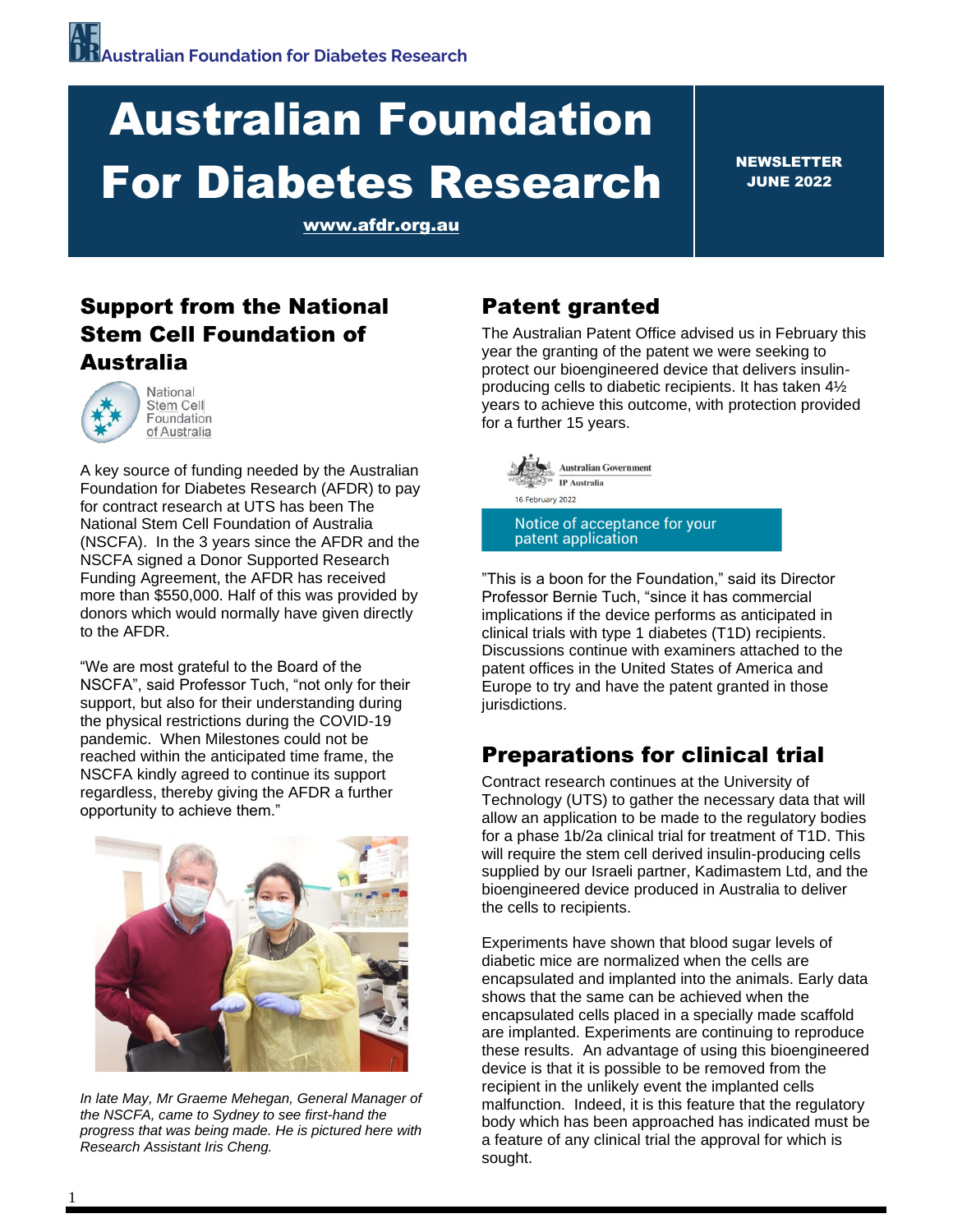

#### Training the next generation

Dr Felix Dang is a 28-year-old from Vietnam who became part of the AFDR's Bioengineered Diabetes Therapy Project 2 years ago. He was responsible for carrying out the contract laboratory experiments at UTS. He combined with Professor Hui Chen of the School of Life Sciences at UTS to transplant the diabetic mice with the bioengineered device containing insulin-producing cells. During his time with the AFDR, he became a permanent resident of Australia.



*Dr Felix Dang (l) and Professor Hui Chen in the Animal House sewing up the incision made to insert a bioengineered device into a diabetic mouse.*

Taking over from Dr Dang, who is moving to Queensland in late May, is Iris Cheng, currently writing up her PhD. Ms Cheng is of a similar age to her predecessor and comes from Belize in Central America. She has considerable laboratory skills gained during the 4 years of her higher degree studies at UTS. For both of these Research Assistants, working with the AFDR has been their first professional job, as they start their career progression.



*(l to r) Dr Felix Dang and Iris Cheng sitting together at UTS during the changeover of personnel in May* 

### Aiding Living Cell Technologies

Living Cell Technologies Ltd (LCT) is an ASX listed medical biotechnology company that is carrying out a third clinical trial with encapsulated pig brain cells for the treatment of Parkinson's disease. The first two trials were in Auckland, New Zealand, but recently the company has moved its site of operation to Sydney, with UTS being the site where manufacturing of its product will commence.



There are a number of similarities between the activities of LCT and those of the AFDR, namely the culturing and encapsulation of cells intended for human use.

A commercial agreement was struck involving these two companies and UTS whereby the encapsulation machine that the AFDR was using also would be used by LCT. Moreover, the Research Assistant that the AFDR was using to culture and encapsulate the insulin-producing cells would be shared with LCT.

## Smart nanocarriers enhances bioengineered device

With research funds obtained from the Juvenile Diabetes Research Foundation based in New York, the AFDR was successful in enhancing the capacity of its bioengineered device to function. The project entailed being able to use nanotechnology to prevent rejection of the insulinproducing cells inside the device if this occurred.

To achieve this goal, our collaborators Dr Helen Xu, Dr Lana McClements and their team with expertise in Chemistry, Engineering and Biology at UTS attached antirejection molecules to smart nanocarriers inside microcapsules. These molecules were released when a special light, which cannot be seen by the human naked eye, was shone on the nanocarriers.

The application of this breakthrough technology might be achieved by implanting the device containing microencapsulated insulin-producing cells beneath the skin of a person with T1D, with the special light being applied to the skin when required.



*(l to r) Dr Yanan Huang, Prakriti Siwakoti, Dr Lana McClements & Dr Helen Xu in meeting room at UTS*